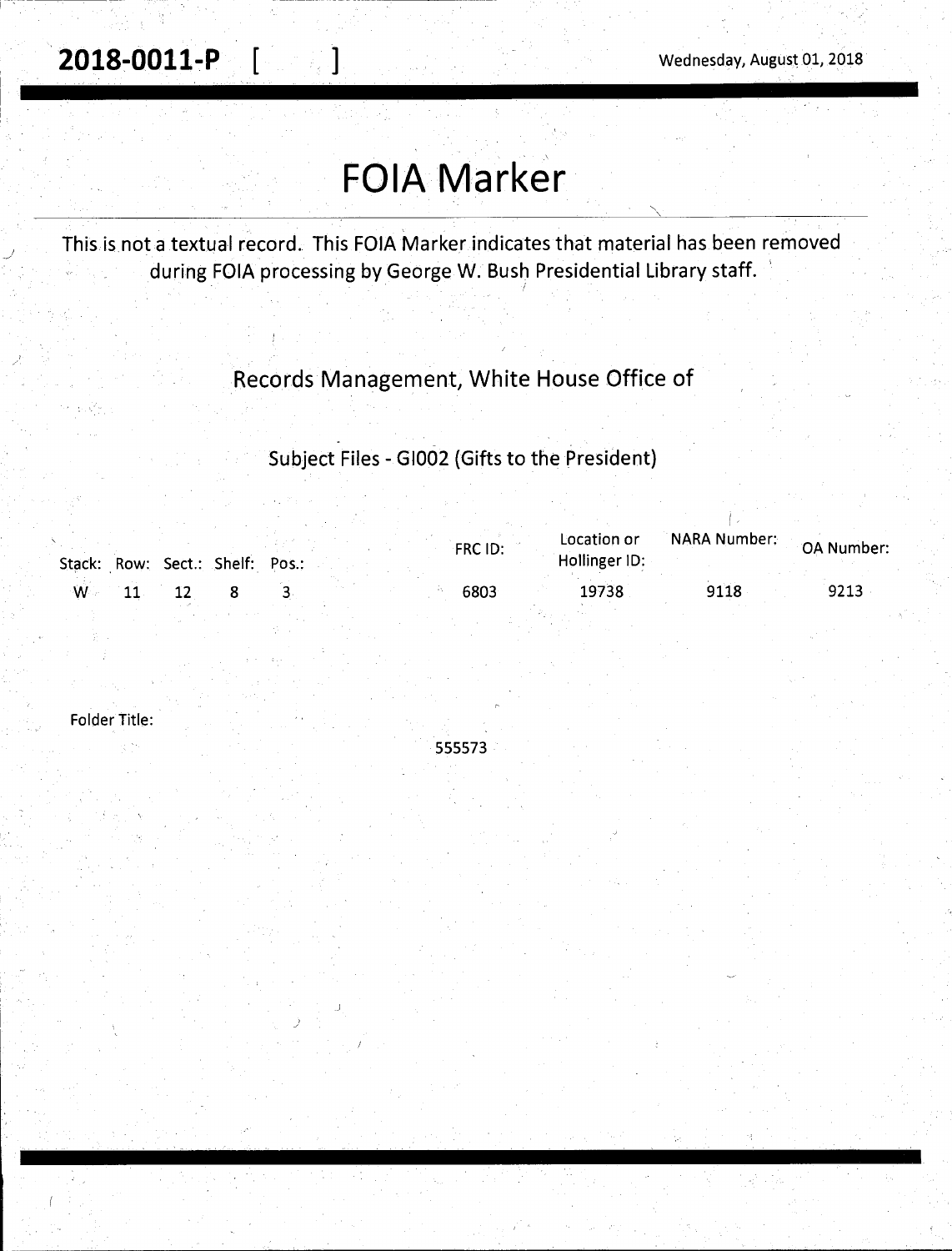# Withdrawn/Redacted Material **• The George W. Bush Library**

| <b>DOCUMENT</b><br>NO. | <b>FORM</b> | <b>SUBJECT/TITLE</b>                                                                        | <b>PAGES</b> | <b>DATE</b>           | <b>RESTRICTION(S)</b> |
|------------------------|-------------|---------------------------------------------------------------------------------------------|--------------|-----------------------|-----------------------|
| 001                    | Letter      | - From: POTUS<br>[Thank You] - To: Irene Mecklenburg]                                       |              | 03/07/2003            | $P6/b6$ ;             |
| 002                    | Letter.     | - From: POTUS<br>[Thank You] - To: Irene Mecklenburg                                        |              | 03/07/2003            | $P6/b6$ :             |
| 003                    | Postcard    | <b>Business Reply Mail</b>                                                                  |              | 12/2002               | $P6/b6$ ;             |
| 004                    | Letter      | [Thank You] - To: Irene Mecklenburg<br>- From: POTUS                                        |              | 02/19/2003            | $P6/b6$ :             |
| 005                    | Email       | Re: Political Gift Thank You Letter Approval - To:<br>Eleanor Stone - From: Brett Kavanaugh |              | $2 \times 03/06/2003$ | P5:                   |

| <b>COLLECTION TITLE:</b><br>Records Management, White House Office of                                                                   |                                                                                                                                                 |
|-----------------------------------------------------------------------------------------------------------------------------------------|-------------------------------------------------------------------------------------------------------------------------------------------------|
| <b>SERIES:</b><br><b>Subject Files - GI002 (Gifts to the President)</b>                                                                 |                                                                                                                                                 |
| <b>FOLDER TITLE:</b><br>555573                                                                                                          |                                                                                                                                                 |
| <b>FRC ID:</b><br>6803                                                                                                                  |                                                                                                                                                 |
|                                                                                                                                         | <b>RESTRICTION CODES</b>                                                                                                                        |
| Presidential Records Act - [44 U.S.C. 2204(a)]                                                                                          | Freedom of Information Act - [5 U.S.C. 552(b)]                                                                                                  |
| P1 National Security Classified Information [(a)(1) of the PRA]<br>P2 Relating to the appointment to Federal office ((a)(2) of the PRA] | $b(1)$ National security classified information $I(b)(1)$ of the FOIA.<br>b(2) Release would disclose internal personnel rules and practices of |

- 
- P3 Release would violate a Federal statute [(a)(3) of the PRA]
- P4 Release would disclose trade secrets or confidential commercial or financial information  $[(a)(4)$  of the PRA]
- P5 Release would disclose confidential advice between the President and his advisors, or betWeen such advisors [3)(5) of the PRA)
- P6 Release would constitute a clearly unwarranted invasion of personal privacy  $[(a)(6)$  of the PRA]
- PRM. Personal record misfile defined in accordance with 44 U.S.C. 2201(3).

#### Deed of Gift Restrictions

''

- A. Closed by Executive Order 13526 governing access to national security information.
- B. Closed by statute or by the agency which originated the document. C. Closed in accordance with restrictions contained in donor's deed of gift.

I /

- b(2) Release would disclose internal personnel rules and practices of an agency [(b)(2) of the FOIA)
- b(3) Release would violate a Federal statute  $[(b)(3)$  of the FOIA]
- b(4) Release would disclose trade secrets or confidential or financial information  $[(b)(4)$  of the FOIA]
- b(6) Release would constitute a clearly unwarranted invasion of personal privacy  $[(b)(6)$  of the FOIA]
- b(7) Release would disclose information compiled for law enforcement purposes  $[(b)(7)]$  of the FOIA]
- b(8) Release would disclose information concerning the regulation of financial institutions  $[(b)(8)$  of the FOIA]
- b(9) Release would disclose geological or geophysical information concerning wells  $[(b)(9)$  of the FOIA]

#### Records Not Subject to FOIA

Court Sealed'-The document is withheld under a court seal and is not subject to the Freedom of Information Act.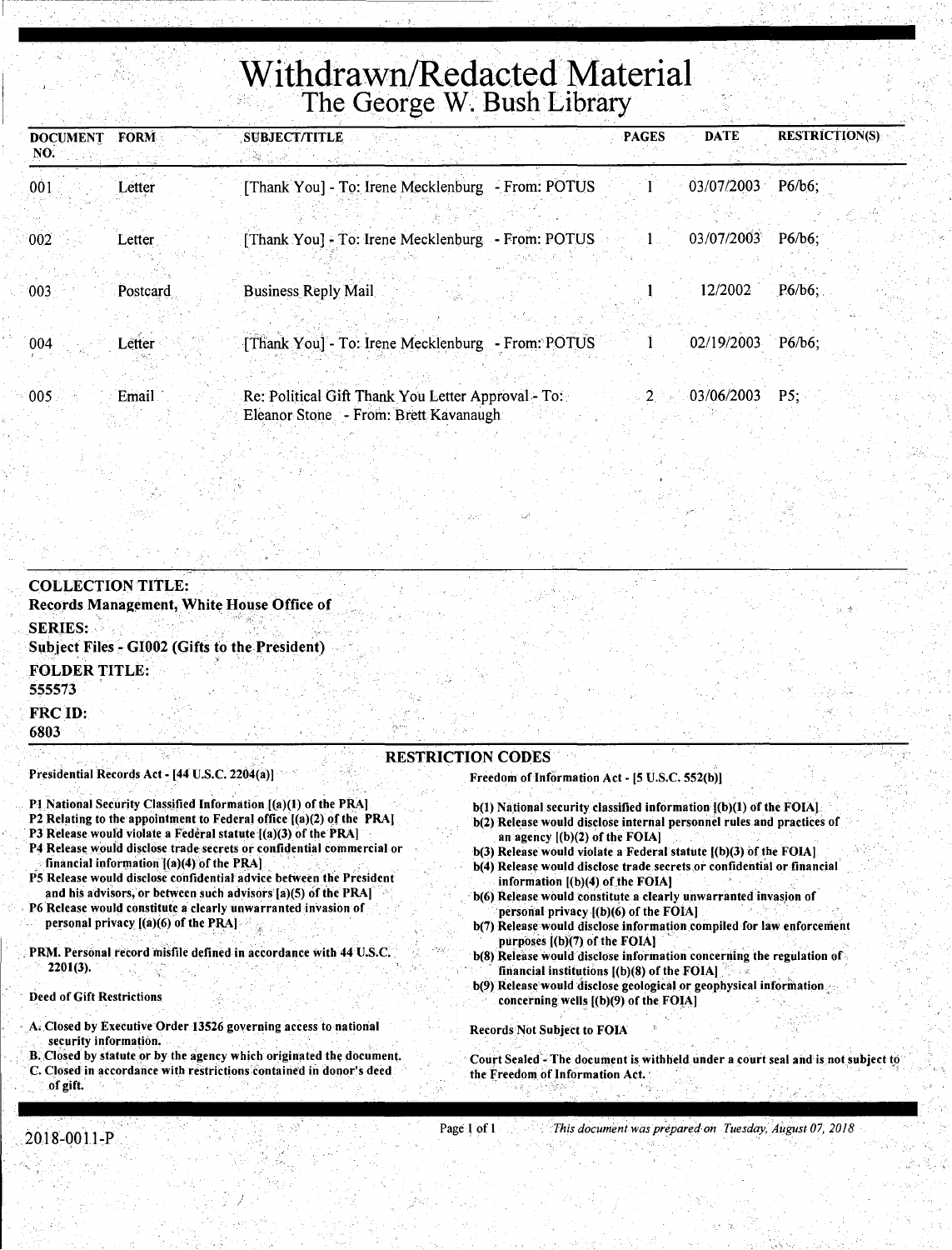

March 7, 2003

Mrs. Irene E. Mecklenburg<br>
<sub>(b)(6)</sub>

Dear Mrs. Mecklenburg:

Thank you for remembering me during the holiday season. I appreciate your kind gesture and thoughtfulness. May this year bring health and happiness to you.and to those you love.

Laura joins me ih sending our best wishes. May God bless you, and may God continue to bless America.

Sincerely.

# GEORGE W. BUSH A

George W. Bush GWB/DTS/HKM/BC/ES/mb-ws GFTP-3 (Corres. #2676623) (3.mecklenburg.irenee)

 $\mathcal{L}$ : WH Gifts, 9thFL/1800 G Street, N.W.



 $\cdot$  -becomes  $\cdot$  .

# **MAR l 7 2003**

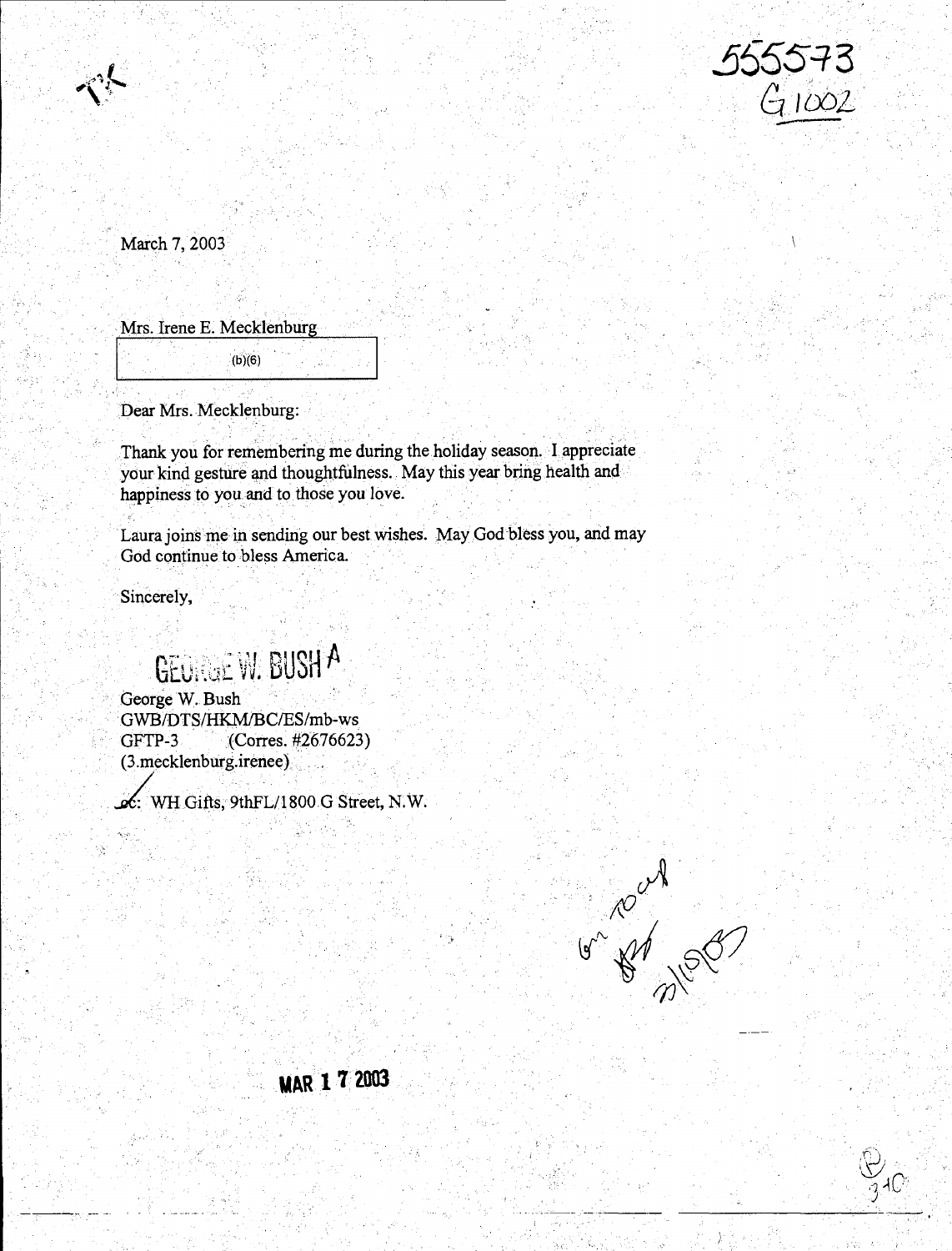

#### **THE WHITE HOUSE**  WASHINGTON,

March 7, 2003

' '.

Mrs. Irene  $E$ . Mecklenburg

(b)(6)

Dear Mrs. Mecklenburg:

Thank you for remembering me during the holiday season. I appreciate your kind gesture and thoughtfulness. May this year bring health and happiness to you and to those you love. The signification of the construction of the second  $\mathbf{loc}$ 

Laura joins me in tending our best wishes. May God bless you, and may God continue to bless America.

 $w^{02}$  on too

Sincerely,

George W. Bush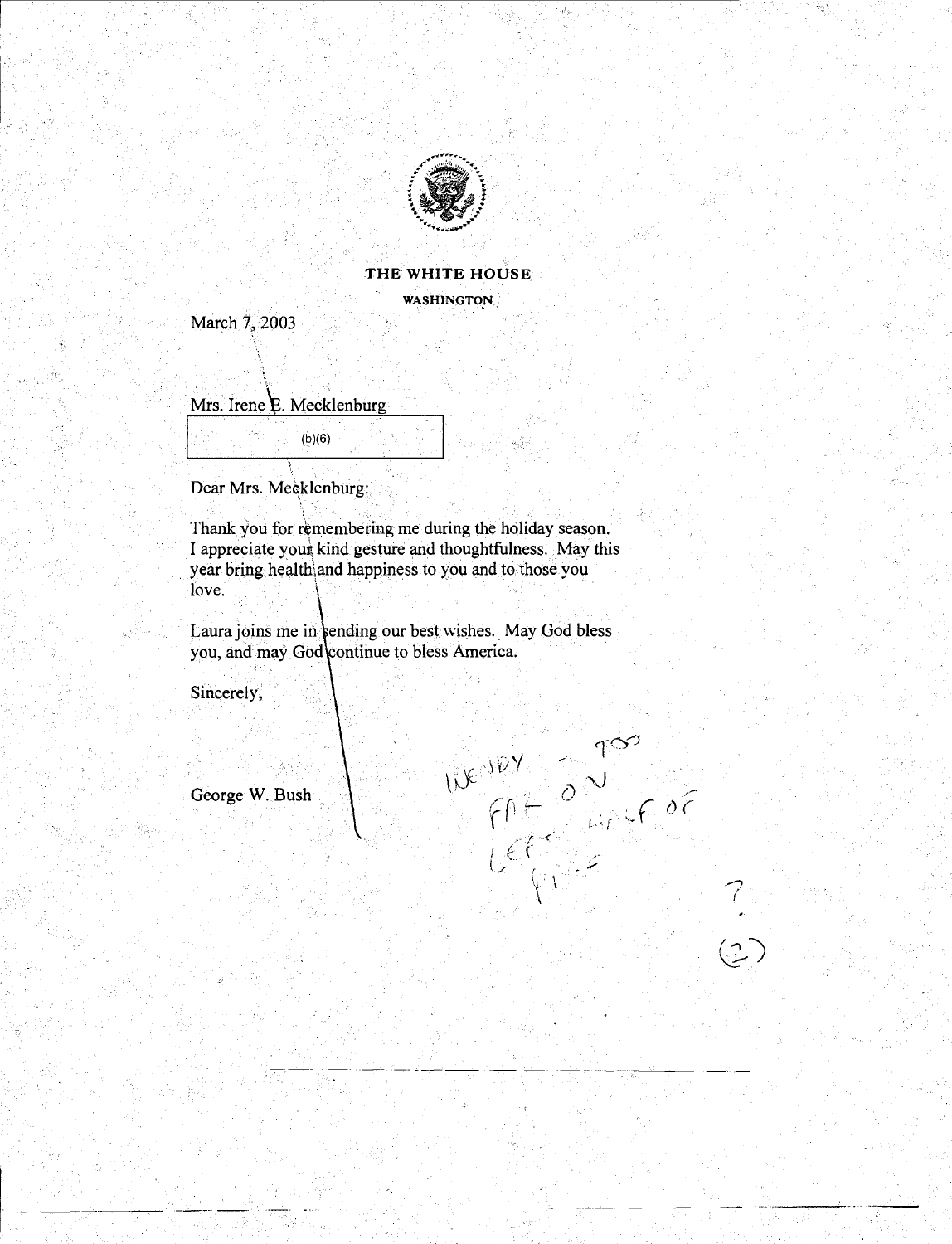

aljevi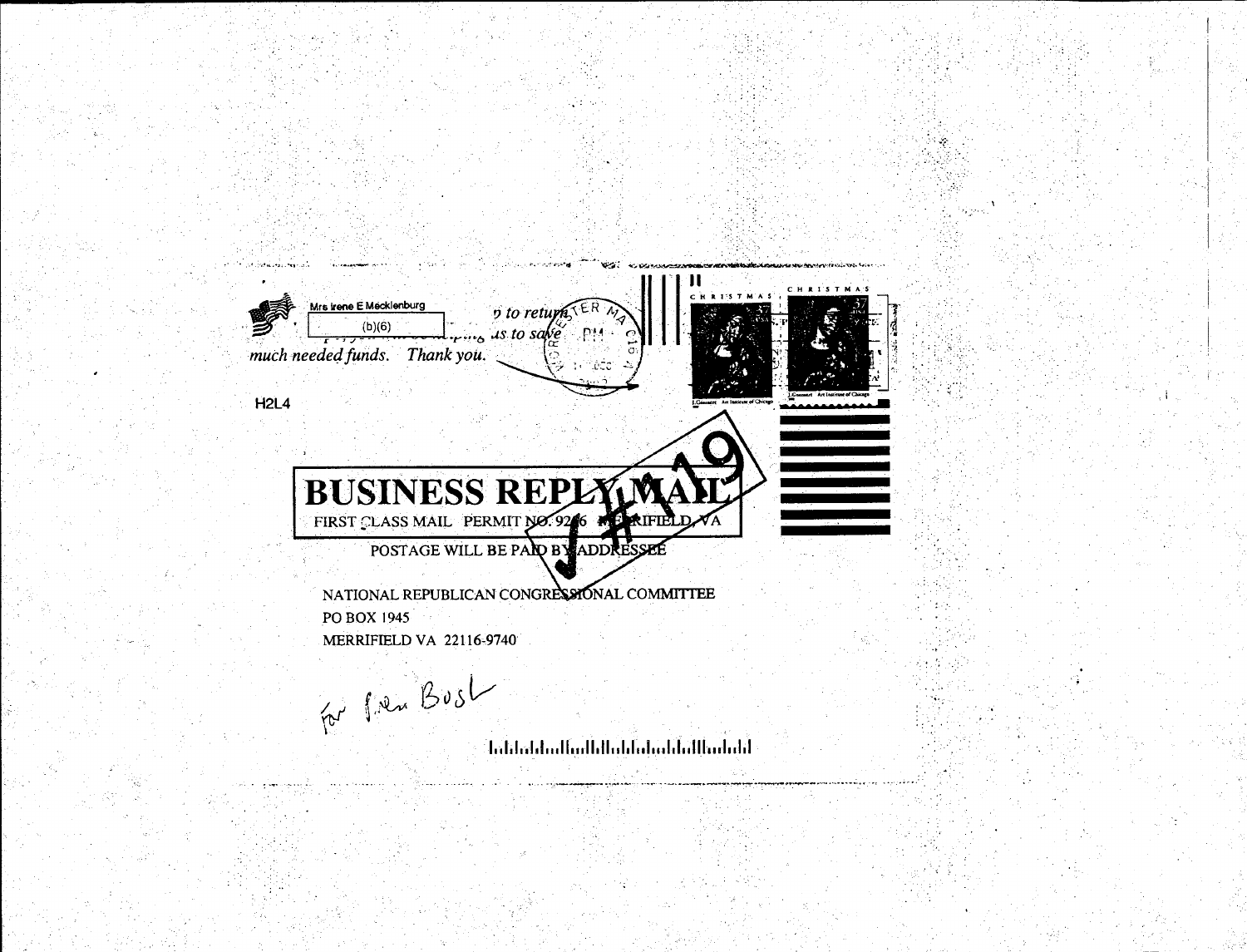### . .. **To your house**

We Extend Our Best **Wishes For A Happy and Joyous Holiday Season** 

Dear President Bush,

16gb, 422 Andre

, .

In this holiday season it is reassuring to me and to all Americans that a man of your principled leadership and steadfast convictions guides our proud nation. Please accept my best wishes for a wonderful New Year and know that we continue to keep you, Mrs. Bush, and all of your family in our prayers.

B Less *You.*  I

Treve E. Meckenburg

والأستاذ والمراجي ويباري

Signature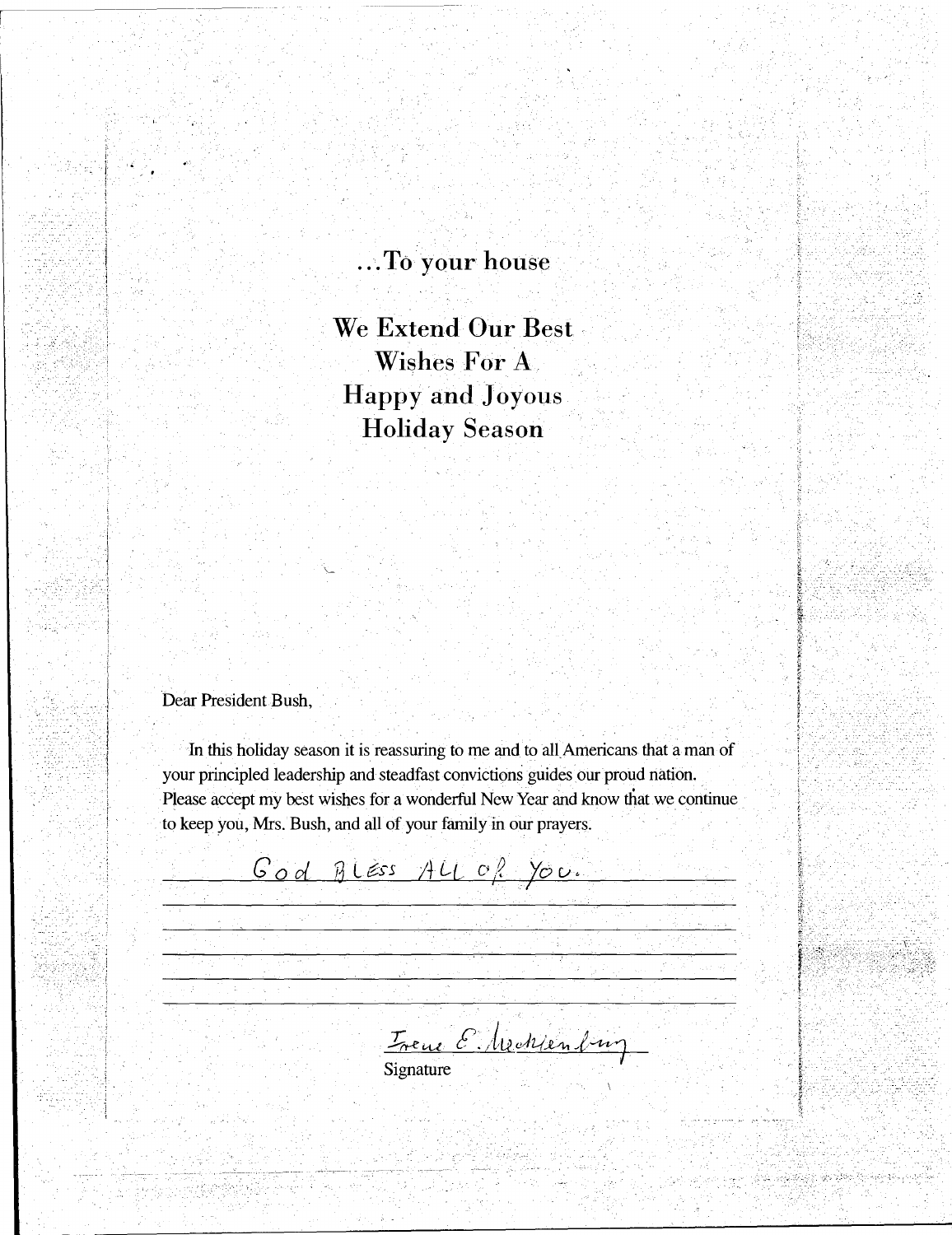

National Republican Congressional Committee

Tom M. Reynolds, M.C. Chairman

Sally Vastola Executive Director

Presidential Gifts Dept. The White House 1600 Pennsylvania Ave. Washington, DC 20050

January  $16, 2003$ 

To Whom It May Concern:

The NRCC Christmas mailing included a holiday greeting response card for each recipient addressed to the president. Although the majority of the personalized and returned cards were forwarded to you in boxes, two cards in particular merit special attention.

These two cards each included a gift for the president: an antique "GOP" handkerchief presented by Ms. Larita Nelson of Mount Vernon, WA and a hand-crocheted "God Bless America" sign on behalf of Mrs. Irene Mecklenburg of Shrewsbury, MA. These presents and their respective personalized cards 'are enclosed.

Thank you in advance for acknowledging receipt and appreciation for the thoughtful gifts of Ms. Nelson and Mrs. Mecklenburg.

Respectfully,

Charity McClure

Charity McClure NRCC Financial Staff Assistant

320 First Street, S.E. Washington, D.C. 20003 (202) 479-7020 www.nrcc.org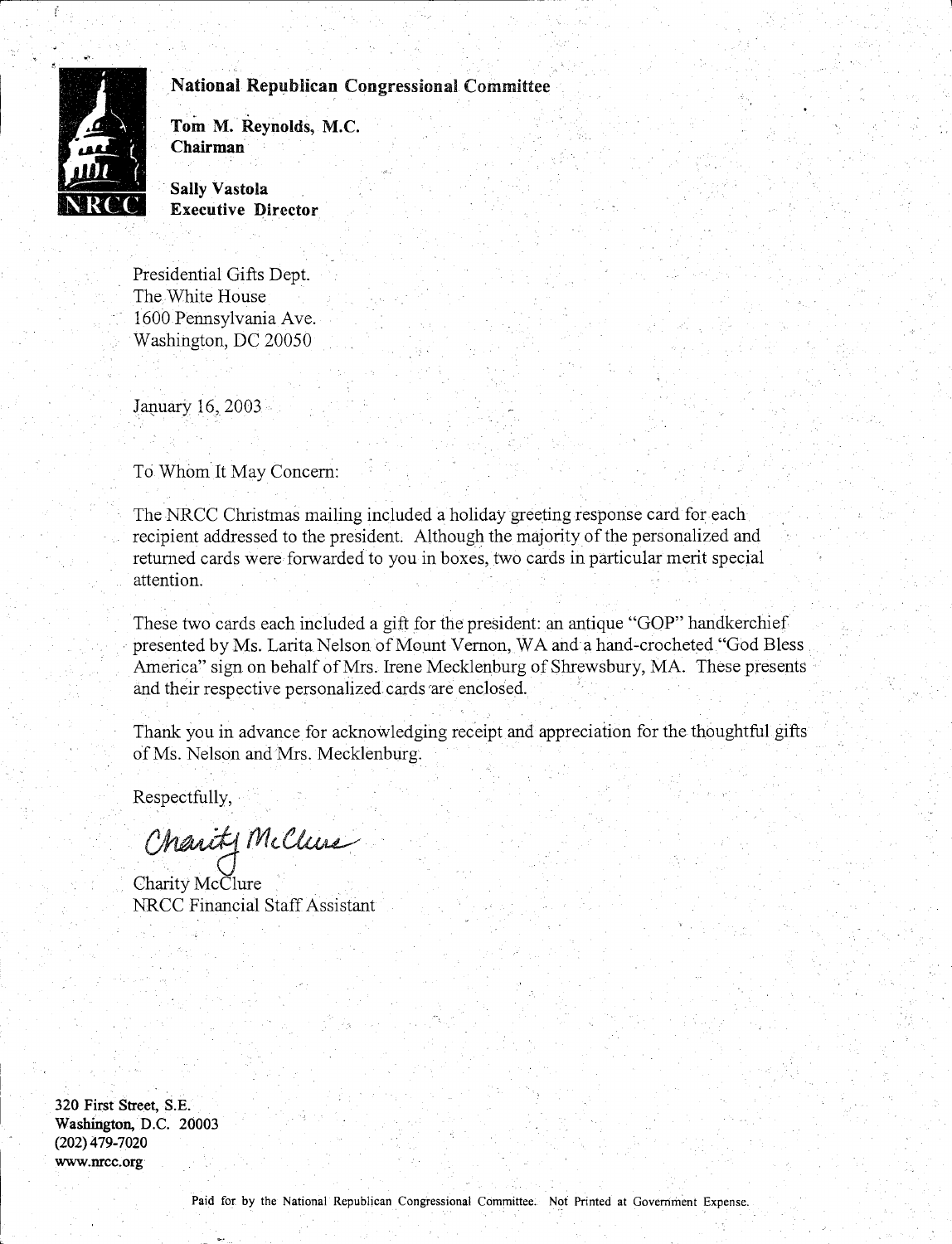## ... **To your house**

**We Extend Our Best Wishes For A Happy and Joyous Holiday Season** 

#### Dear President Bush,

In this holiday season it is reassuring to me and to all Americans that a man of your principled leadership and steadfast convictions guides our proud nation. Please accept my best wishes for a wonderful New Year and know that we continue to keep you, Mrs. Bush, and all of your family in our prayers.

God BLESS ALL of You. Trene E. Mecklenburg

Signature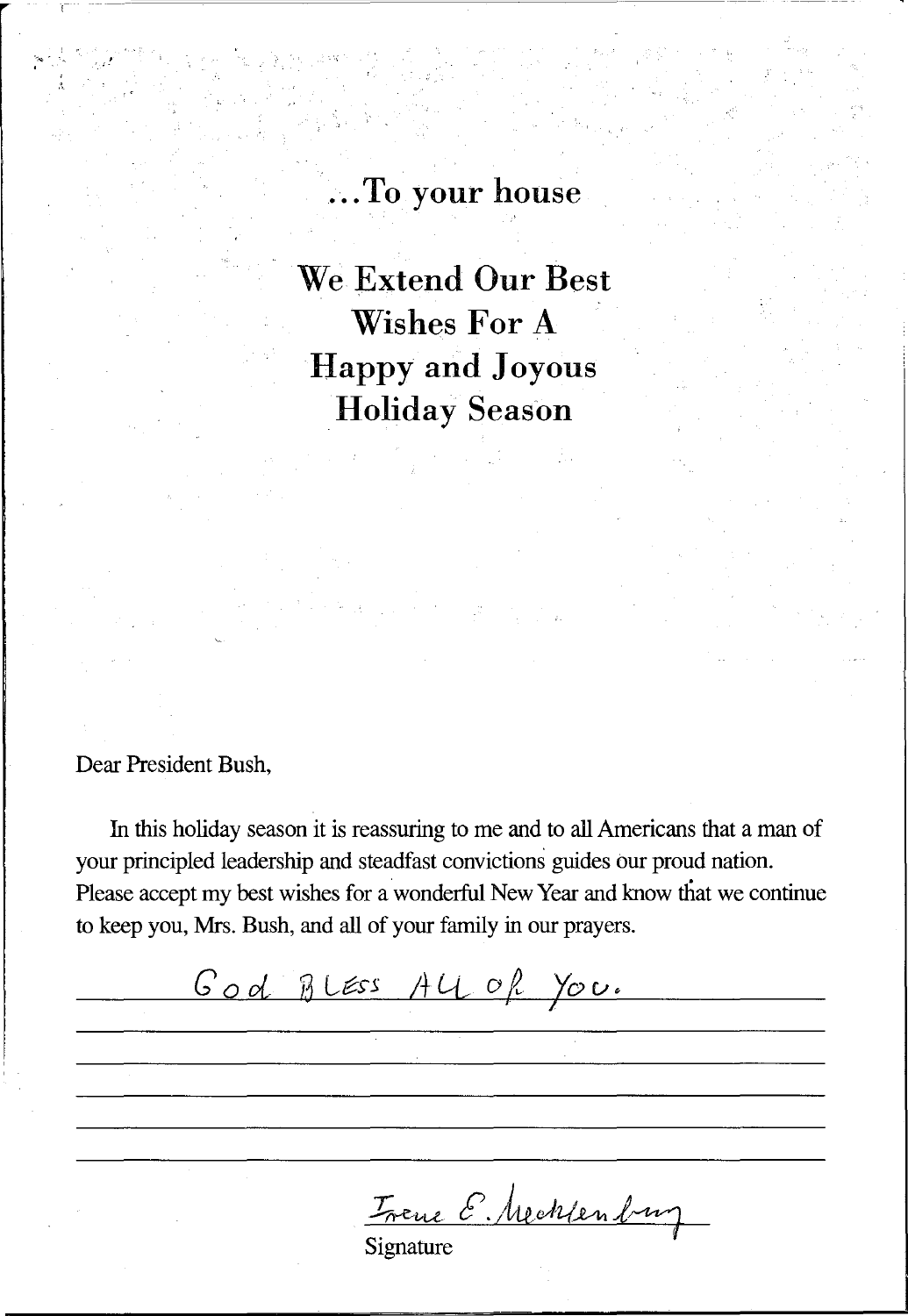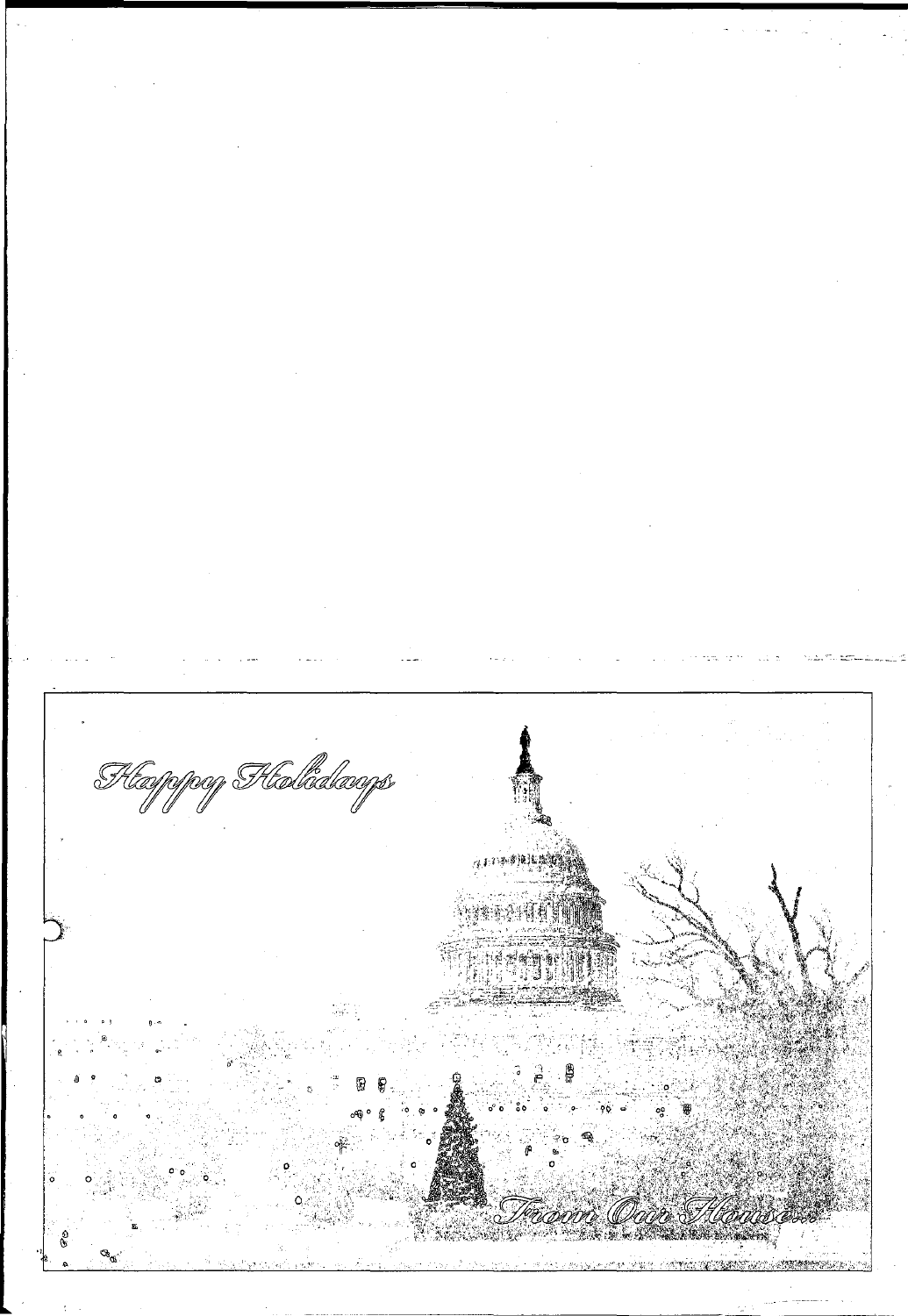February 19, 2003

ly<br>A

Mrs. Irene E. Mecklenburg

·~'--,---,--~~~~(b\_)(\_6)\_ .. -.-~~~~--''

 $(b)(6)$ 

 $Dear Mrs. Mecklenburg:$ <br>
Thank you for remembering me during  $\begin{pmatrix} 1 & 0 & 0 \\ 0 & 0 & 0 \\ 0 & 0 & 0 \\ 0 & 0 & 0 \\ 0 & 0 & 0 \\ 0 & 0 & 0 \\ 0 & 0 & 0 \\ 0 & 0 & 0 \\ 0 & 0 & 0 \\ 0 & 0 & 0 \\ 0 & 0 & 0 \\ 0 & 0 & 0 \\ 0 & 0 & 0 \\ 0 & 0 & 0 \\ 0 & 0 & 0 \\ 0 & 0 & 0 \\ 0 & 0 & 0 \\ 0 & 0 & 0 \\ 0 &$ Thank you for remembering me during the holiday season. l appreciate your kind gesture and.thoughtfulness. May this new year bring health and happiness to you and to those you .<br>love:

ý.

Laura joins me in sending our best wishes. May God bless you; and may God continue to bless America.

Sincerely,

George W. Bush

GFTP-3 (Corres. #2676623) cc: WH Gifts, 9thFL/1800 G Street, N.W.

 $\stackrel{\sim}{\sim}$ 



See White Company

 $\frac{\partial V}{\partial x^2}$